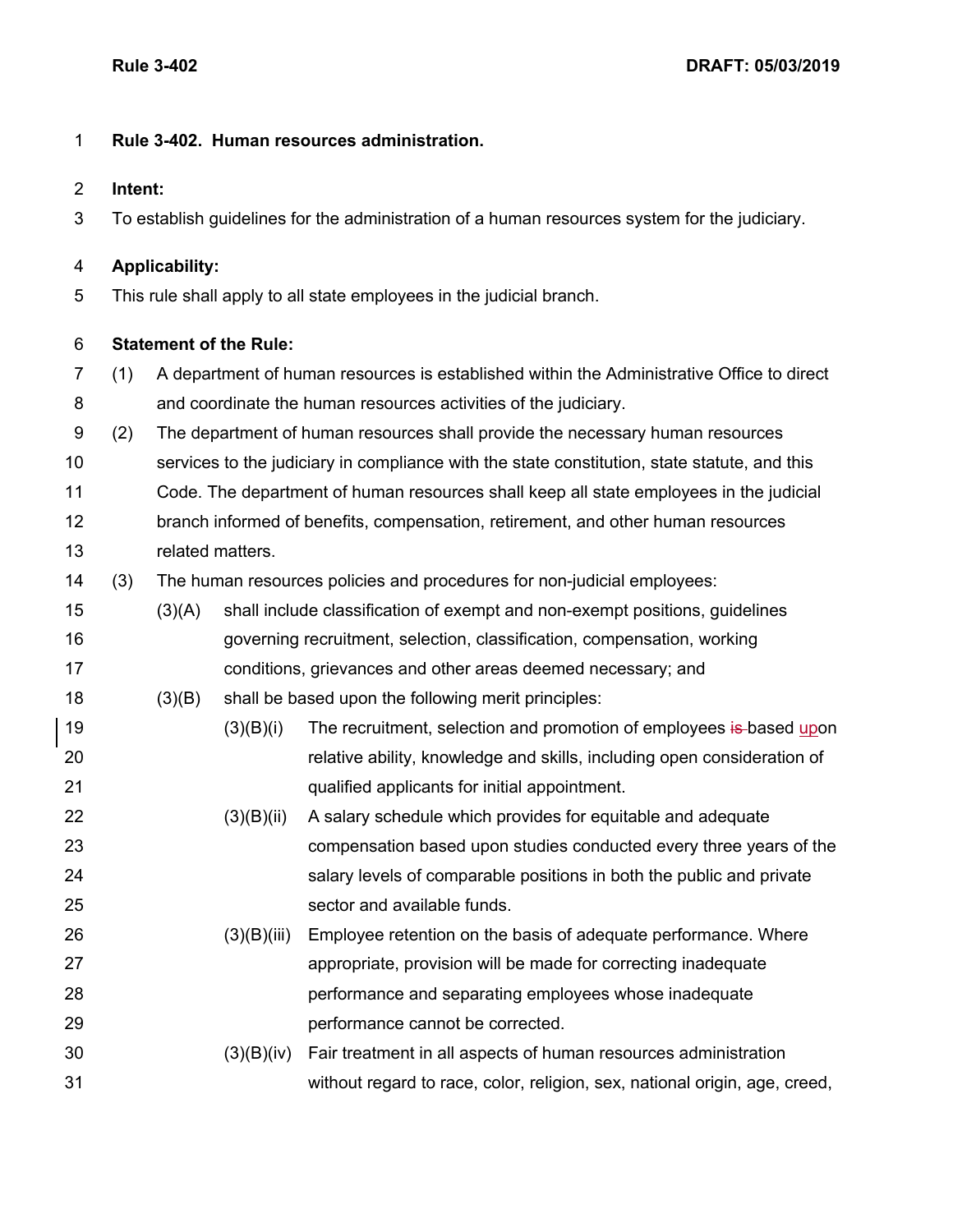**Rule 3-402 DRAFT: 05/03/2019**

| 32 |     |                                                                                               | disability, political affiliation or other non-merit factors and proper                         |  |
|----|-----|-----------------------------------------------------------------------------------------------|-------------------------------------------------------------------------------------------------|--|
| 33 |     |                                                                                               | regard for employees' constitutional and statutory rights as citizens.                          |  |
| 34 |     | (3)(B)(v)                                                                                     | Notification to employees and an explanation of their political rights                          |  |
| 35 |     |                                                                                               | and prohibited employment practices.                                                            |  |
| 36 | (4) | The state court level administrator shall be responsible for the day-to-day administration of |                                                                                                 |  |
| 37 |     | the human resources system within that court level. A director of human resources,            |                                                                                                 |  |
| 38 |     | appointed by the State Court Administrator, shall be responsible for directing and            |                                                                                                 |  |
| 39 |     |                                                                                               | coordinating the human resources activities of the human resources system and will assist       |  |
| 40 |     |                                                                                               | the state level administrators and court executives with human resources related matters.       |  |
| 41 | (5) | Human resources policies and procedures and a Code of Ethics for non-judicial                 |                                                                                                 |  |
| 42 |     | employees shall be adopted by the Council in accordance with the rulemaking provisions        |                                                                                                 |  |
| 43 |     | of this Code and shall be reviewed every three years.                                         |                                                                                                 |  |
| 44 |     | (5)(A)                                                                                        | There is established a human resources policy and procedure review committee                    |  |
| 45 |     |                                                                                               | responsible for making and reviewing proposals for repealing human resources                    |  |
| 46 |     |                                                                                               | policies and procedures and promulgating new and amended human resources                        |  |
| 47 |     |                                                                                               | policies and procedures. The committee shall consist of the following voting                    |  |
| 48 |     |                                                                                               | members, which, where indicated, must be selected by majority vote of the entire                |  |
| 49 |     |                                                                                               | body of the specified group:                                                                    |  |
| 50 |     | (5)(A)(i)                                                                                     | the director of human resources;                                                                |  |
| 51 |     | (5)(A)(ii)                                                                                    | two trial court executives, selected by the trial court executives;                             |  |
| 52 |     |                                                                                               | $(5)(A)(iii)$ a district court clerk of court;                                                  |  |
| 53 |     |                                                                                               | $\frac{1}{2}$ (5)(A)(iv)(5)(A)(iii) a juvenile court clerk of court; three clerks of court (one |  |
| 54 |     |                                                                                               | juvenile, one district, and one appellate), selected by the clerks of                           |  |
| 55 |     |                                                                                               | court;                                                                                          |  |
| 56 |     |                                                                                               | $\frac{5}{4}$ (A)(v)(5)(A)(iv) a probation supervisor from the juvenile court, selected by      |  |
| 57 |     |                                                                                               | the probation supervisors; and                                                                  |  |
| 58 |     |                                                                                               | an assistant clerk of court from the district court or circuit<br>(5)(A)(vi)(5)(A)(v)           |  |
| 59 |     |                                                                                               | courta case manager, selected by the clerks of court.                                           |  |
| 60 |     | (5)(B)                                                                                        | The chair of the committee shall be designated by the director in consultation                  |  |
| 61 |     |                                                                                               | with the state court administrator. Other members of the committee shall be                     |  |
| 62 |     |                                                                                               | appointed in a manner consistent with Rule 1-205. The department of human                       |  |
| 63 |     |                                                                                               | resources shall provide necessary support to the committee. Other non-voting                    |  |
| 64 |     |                                                                                               | members may be assigned by the Policy and Planning Committee, as necessary                      |  |
| 65 |     |                                                                                               | to assist the committee.                                                                        |  |
|    |     |                                                                                               |                                                                                                 |  |